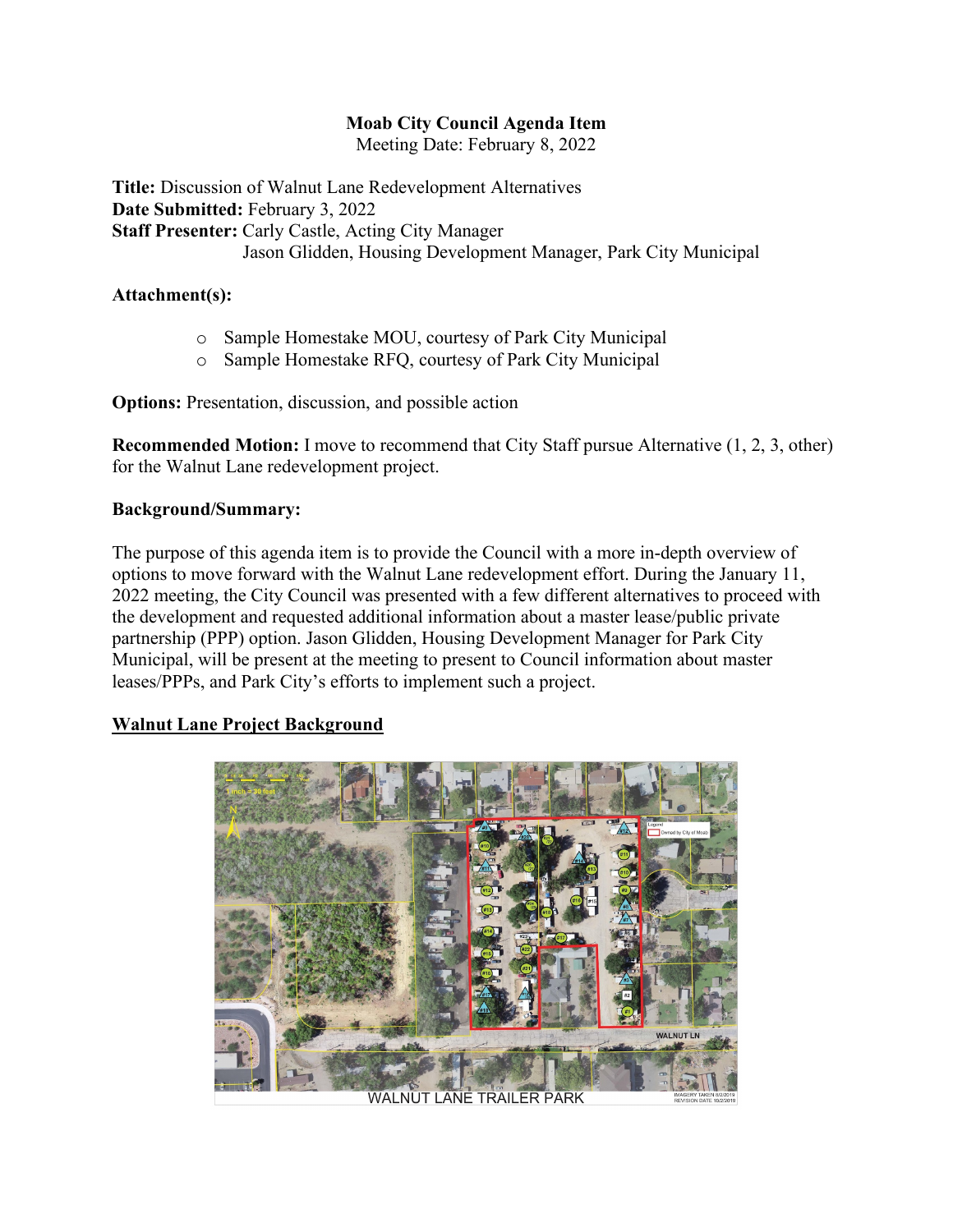## *Project Information*

- Location: 250 & 280 Walnut Lane; the property is divided into two parcels
- Size: 2.91 acres
- Zoning: R-4, with PAD approval
- Use: Manufactured home park
	- o 37 trailers on site at time of purchase
	- o 26 occupied trailers currently; 8 demolished, 3 vacant and slated for demolition
- Proposed use: 80 units, composed of apartments, duplexes, and townhomes

## *Project Timeline*

- October 2018: City purchases Walnut Lane trailer park.
- January 2020: Property was rezoned from split zone R-2 and R-4 to a contiguous R-4 zoning; the property was previously zoned R-2 in the northern half of the property.
- March 2020: The City hired Architectural Squared  $(A^2)$  to provide master planning services.  $A^2$  worked with City staff to develop a cohesive redevelopment plan for the project, including developing a master plan, phasing plan, economic pro forma, proposed redevelopment timeline, schematic renderings, and public engagement materials. We hosted a neighborhood meeting with current tenants and neighbors to discuss architectural style and materials and site amenity preferences.
- July 2020: Council participated in a prioritization exercise for the redevelopment, which staff has referenced over time to ensure actions are meeting Council goals. In general, the Council prioritized housing over open space and parking for site plan composition, indicating the desire to maximize density as much as possible to provide ample units to current tenants and future Moab residents and to ensure financial feasibility. Council also indicated the funding priorities for the project should be focused on maintaining affordability and sustainability over providing site amenities.
- February 2021: Council approved the preliminary PAD site plan application for the Walnut Lane Apartments, which will provide 80 units of affordable, sustainable multifamily housing, including 66 income-restricted units.
- April 2021: The City acquires a \$6.5MM Sales Tax Revenue Bond (STRB) from Zions Public Finance to fund the first two phases of redevelopment.
- November 2021: The City receives pre-award notification to receive \$613,061 in ARPA Local Assistance Matching Grant funding to provide gap financing for phase one of the project.
- January 25, 2022: The City returns the \$6.5MM STRB.

# **Public-Private Partnership Case Study: Structure and Process in Park City**

Attached to this agenda summary are a RFQ and a MOU prepared by Park City pertaining to its selected developer for the Homestake affordable housing project. These documents are provided for the City Council's consideration to understand some of the mechanisms and processes that could be used by Moab City staff if a PPP was pursued for any of the Walnut Lane development phases. A briefing of the two instruments is provided below.

With the attached RFQ, Park City was seeking responses from developers interested in working with the City to design and construct a mixed income, multi-family housing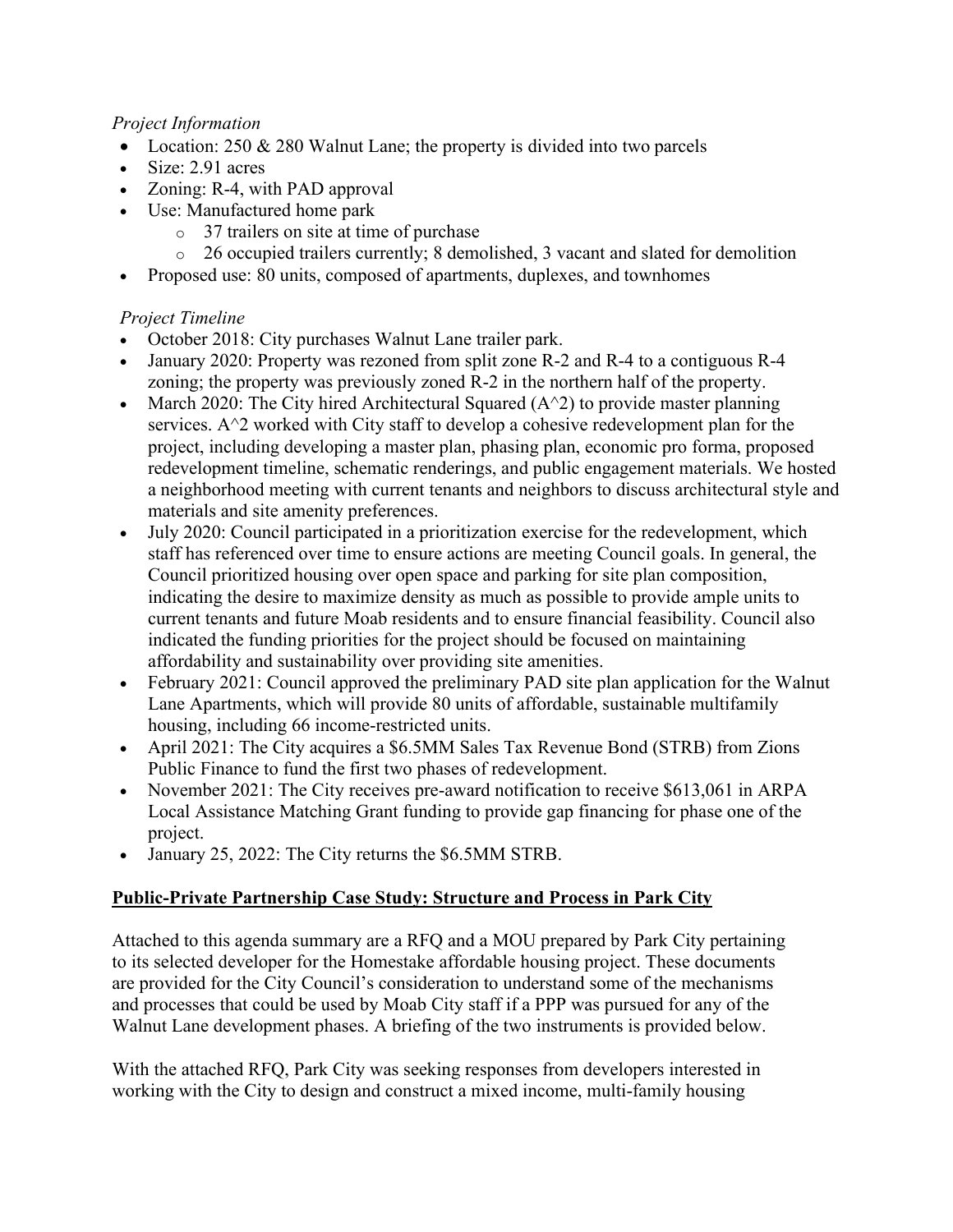project on the property. The project goal was primarily a residential, rental development that contains 80% or more affordable units, but the City was willing to consider an approach where residents could purchase individual housing units in the alternative. Park City received nine proposals, from both local and national firms, to develop the land for affordable housing. A RFQ selection committee, which consisted of City staff as well as private citizens, selected a developer that is experienced with affordable, multi-family residential rental projects; public/private partnerships and associated tax, grant, and regulatory matters; and the financing and operation of mixed-income housing.

The purpose of the MOU is to guide the production and negotiation of the development agreement with the selected developer. The MOU ensures that the City Council's priorities are met by outlining the overall goals of the partnership, a proposed timeline, and general terms to ultimately inform the final development agreement. This MOU is provided to the Moab City Council to illustrate what kind of parameters the City may negotiate in a similar situation, such as Walnut Lane. Ultimately, such an agreement for Walnut Lane would depend on the City's redevelopment interests for the property, as well as the financial feasibility of the development.

Under the Park City MOU, the developer commits to optimize the number of affordable units within the constraints of the property; create mixed-income housing made up of a minimum of 80% affordable rental housing and attains an average Area Median Income (AMI) level of 60%; deed restrict affordable units for 50 years; design a parking plan and accessibility plan that includes walkability features, secured bike parking, and alternative modes of transportation; seek neighborhood input through community meetings and/or outreach; and provide long-term operations and maintenance of the project. The City commits to retain ownership of the parcel, negotiate in good faith a ground lease that has terms and pricing contingent upon the securing of all financing for the development and operation of the project; and provide administrative support to successfully work through the required reviews and approvals through the issuance of the certificate of occupancy for the project.

The next steps for this Homestake affordable housing are the negotiation of the development agreement and signing of the lease.

| <b>Alternative 1—Continue as Planned</b> | <b>Pros</b>                           |
|------------------------------------------|---------------------------------------|
| Pursue a design-bid-build process        | This option does not lock the City    |
| to develop Phase I internally, using     | into a future scenario with Phases II |
| existing ARPA funds and the              | and III. The City can pursue a        |
| WAHO.                                    | hybrid alternative (Alternative 3)    |
| Pursue a bid process to develop          | once Phase I is complete if desired.  |
| Phases II and III internally, likely     | The City retains the control and      |
| acquiring bonds to finance the           | ensures the integrity of the project  |
| project.                                 | before, during, and after             |
|                                          | redevelopment.                        |

# **Moving Forward: Walnut Lane Alternatives**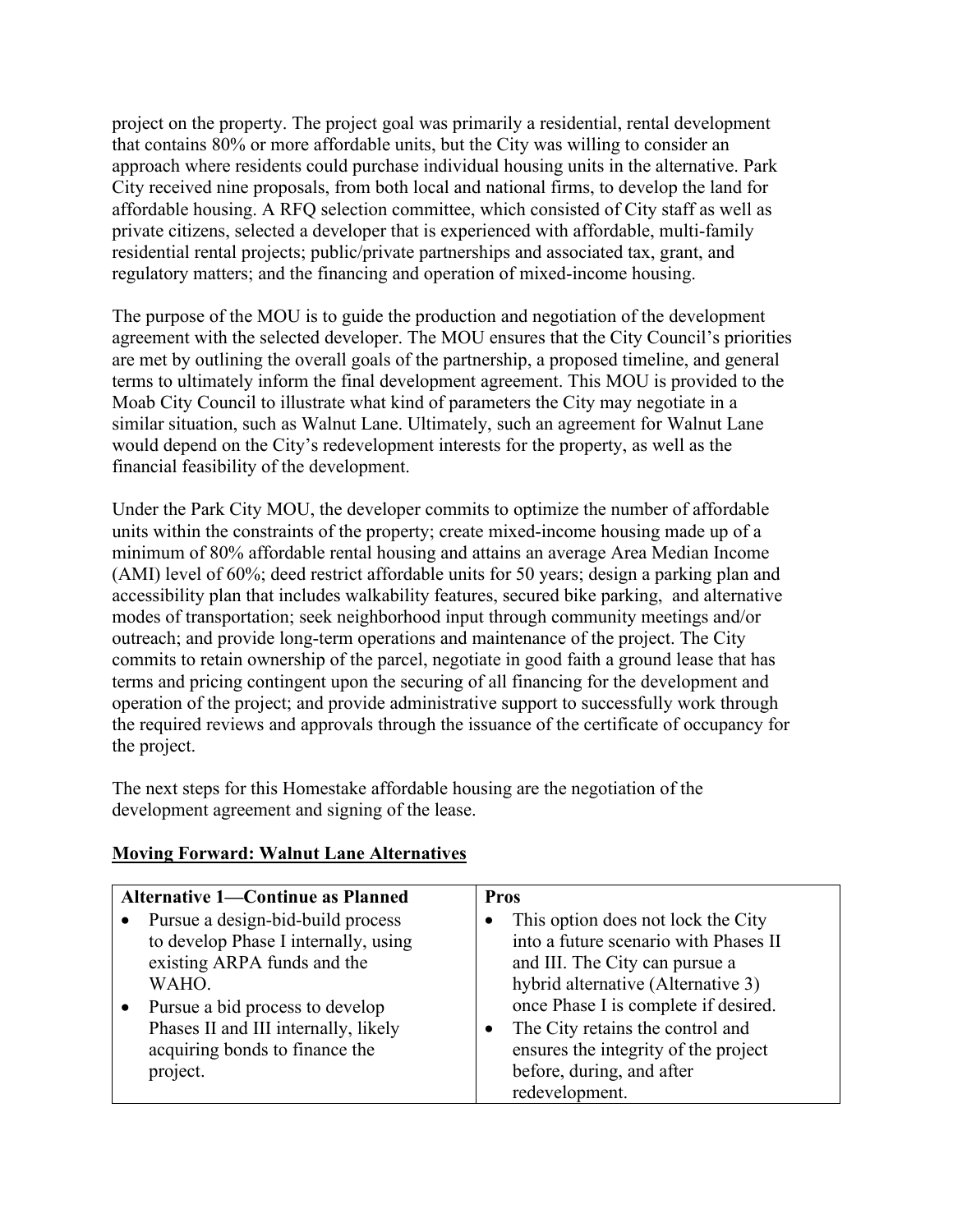|                                         | The City benefits from the revenue<br>$\bullet$ |
|-----------------------------------------|-------------------------------------------------|
|                                         | generated from the project over                 |
|                                         | time.                                           |
|                                         | The City would certainly be able to             |
|                                         | utilize restricted ARPA and WAHO                |
|                                         | funds to develop.                               |
|                                         | Cons                                            |
|                                         | Property management continues to                |
|                                         | be a challenge                                  |
|                                         | Project does not "pencil" until                 |
|                                         | Phase III.                                      |
|                                         |                                                 |
|                                         | City must invest substantially more             |
|                                         | resources over time, which presents             |
|                                         | financial risk.                                 |
|                                         | Project would likely be on hold                 |
|                                         | until a Senior Projects Manager can             |
|                                         | be hired.                                       |
|                                         | This option is higher risk, which is            |
|                                         | born completely by the City.                    |
| <b>Alternative 2-Public-Private</b>     | Pros                                            |
| Partnership                             | Significantly reduces the amount of             |
| Solicit a master developer for the      | time and money necessary for the                |
| entire project (Phases I, II, and III). | project.                                        |
| The City would publish an RFP or        | More staff time and funding can be              |
| RFQ for a development team with         | dedicated to other housing                      |
| the experience needed to manage,        | initiatives.                                    |
| complete, and operate the project.      | Reduces/eliminates property<br>٠                |
| City would sell or long-term lease      | management burden.                              |
| the property to developer.              | This option presents the least<br>$\bullet$     |
|                                         | financial risk to the City.                     |
|                                         | Cons                                            |
|                                         | This option will commit the City to             |
|                                         | this path for all three phases.                 |
|                                         | City loses a certain level of control           |
|                                         | over the project                                |
|                                         | City must ensure they trust the                 |
|                                         | vision of the development team and              |
|                                         | the contractual agreements are                  |
|                                         | legally sound (logistical/legal risk).          |
|                                         | City does not reap the financial<br>$\bullet$   |
|                                         | benefits of rent revenue over time.             |
|                                         | Whether the City can use restricted             |
|                                         | ARPA funds for this scenario is                 |
|                                         | unclear.                                        |
| <b>Alternative 3-Hybrid</b>             | <b>Pros</b>                                     |